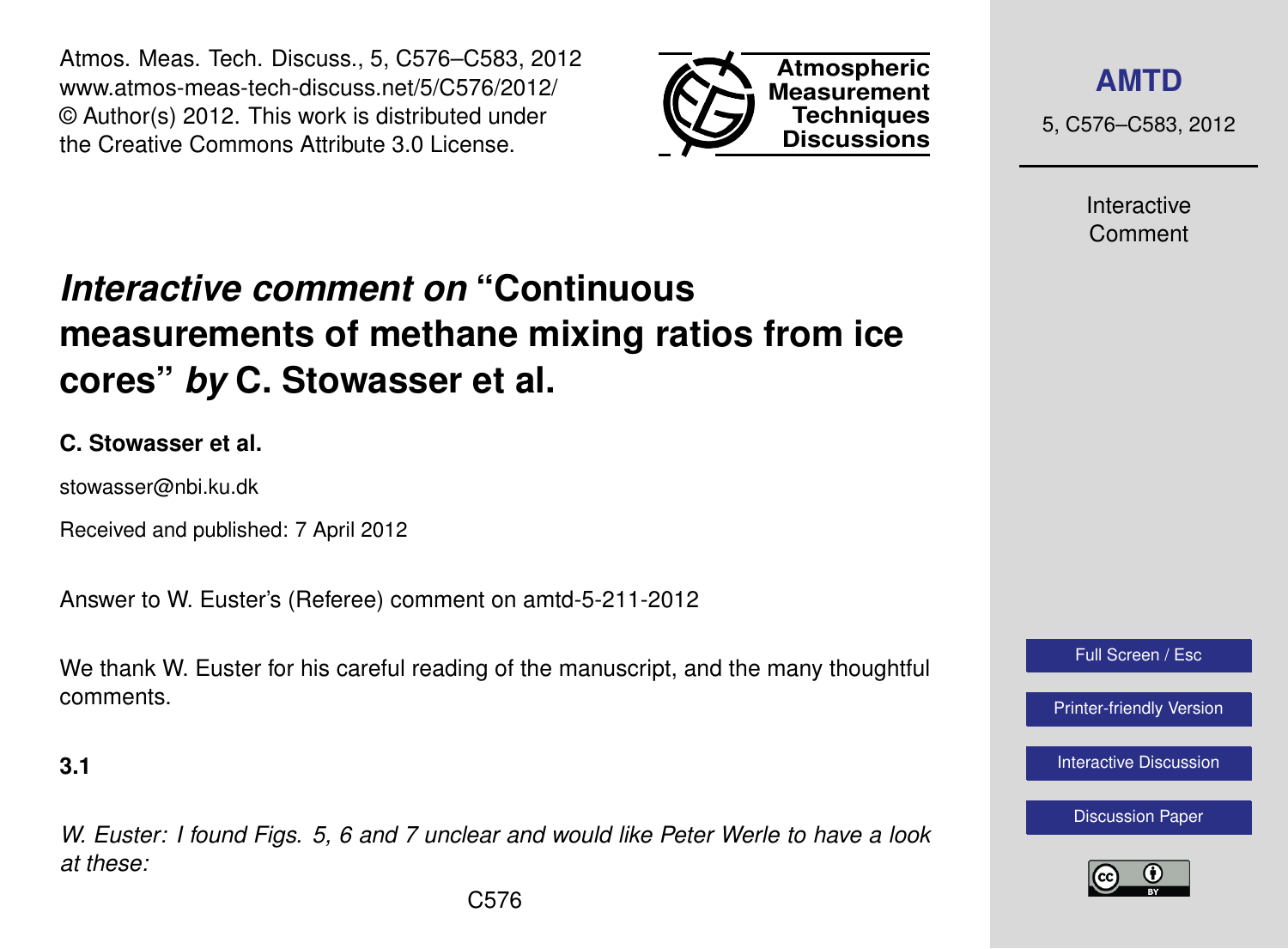- *• Panels (a) are "normalized" responses, but the units are ppbv. I would have expected a dimensionless number (fraction from 0 to 1), but since no mention could be found in the text on how the "normalization" was done, this could be a wording error as well.*
- *• Panels (b) show d/dt of the "normalized" responses, in ppbv/s, and the numbers are to be multiplied by* 10−<sup>3</sup> *, which makes that the range goes from –0.006 to 0.01 ppbv/s. I have a hard time to judge whether this is correct or whether the wrong impression I get has to do with the units (where does ppbv come from if values were normalized?). Moreover, in the text you use dm/dt, so the same notation should be used in the y-axis label.*
- *• Panels (c) are explained to show the transfer function, but again I do not expect a transfer function to have units of ppbv. In fact, Eq. (5) shows*  $\hat{G}(f)$  *as the transfer function, in which m' has units of 1/s (from Eq. (4)) which in Eq. (5) are multiplied with dt in seconds to yield a dimensionless function as expected. So my best guess is (as in the other panels) that the units in the Figures are wrong.*
- *• Also in panels (c) I have a conceptual problem: if I use a transfer function for a signal, then I should not see a noise at the high frequencies (that's the concept of the red line in Fig. 5c). So why should*  $\hat{G}(f)$  *be termed a "transfer function" if it transfers the signal as expected at low frequencies but not at high frequencies?*

Stowasser et al.:

- The labels are indeed a wording error. Due to the normalization, the y values in panels (a) are dimensionless numbers. We changed the y label to  $m_{norm}(t)$  to indicate that this is the normalized measured signal.
- This also leads to units of 1/sec in panels (b). The y labels are changed to  $d/dt(m_{norm}(t)).$

5, C576–C583, 2012

Interactive Comment



[Printer-friendly Version](http://www.atmos-meas-tech-discuss.net/5/C576/2012/amtd-5-C576-2012-print.pdf)

[Interactive Discussion](http://www.atmos-meas-tech-discuss.net/5/211/2012/amtd-5-211-2012-discussion.html)

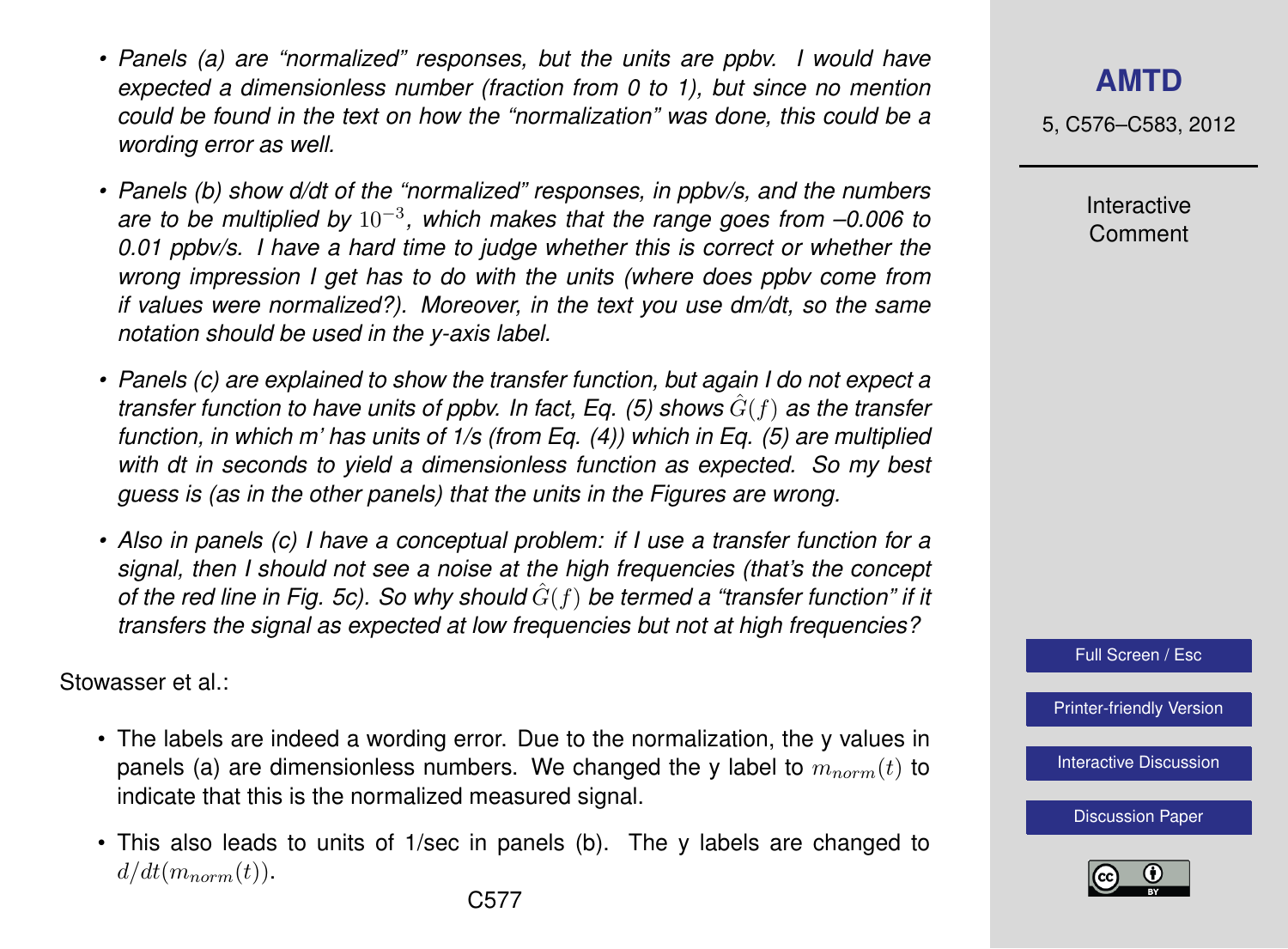- Yes, also in panel (c) the y values are dimensionless. We changed the label to abs( $\hat{G}(f)$ ).
- In panels (c) we show two transfer functions. The red line represents the transfer function of the modeled, noise-free signal (from the cdf fit to the normalized step). The black line represents the transfer function of the measured, noisy signal.

Due to the noise in the measurements, we cannot distinguish patterns in the measured signal that are hidden in the noise. This also shows up in the transfer function of the measured signal (black line), where frequencies of the noise are blown up (the high frequencies). True patterns in the measured signal with frequencies comparable to, or smaller than the noise frequencies can therefore not be detected without applying deconvolution techniques to the data.

*P. Werle added the following to this comment: When looking at Fig 7c at the light grey transfer function, there seems to be a "noise floor" at* 10−<sup>2</sup> *, which is white, i.e. frequency independent and therefore flat. In contrast in figure 5c/6c, the noise floor is "pink", i.e. frequency dependent and increasing. This should be discussed.*

Stowasser et al.: The noise floor in the transfer function of the modified analyzer plus front-end in Fig.5c and 6c is frequency dependent and increases with noise. It looks like blue (violet) noise since it roughly scales with f in the transfer function.

In Fig.7c we see a white noise floor in the transfer function of the original analyzer. Unfortunately, we cannot see the noise floor of the transfer function of the modified analyzer, because we are limited by the sampling rate. Hence we cannot determine whether the origin of the violet noise floor lies in the modified analyzer or the front-end of the experimental setup.

5, C576–C583, 2012

Interactive Comment



[Printer-friendly Version](http://www.atmos-meas-tech-discuss.net/5/C576/2012/amtd-5-C576-2012-print.pdf)

[Interactive Discussion](http://www.atmos-meas-tech-discuss.net/5/211/2012/amtd-5-211-2012-discussion.html)

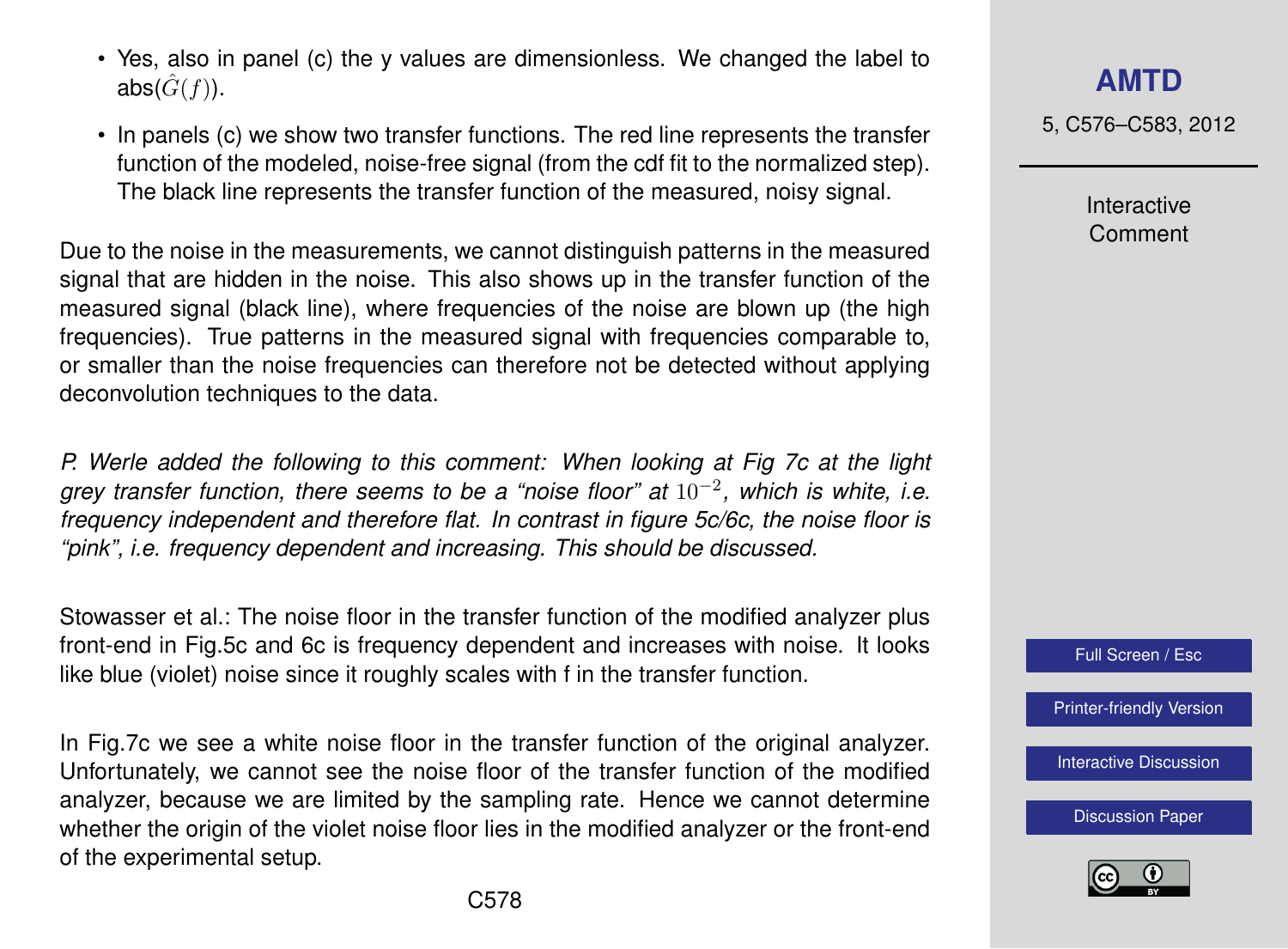As we cannot determine the origin of the different noise floor, we decided to mention only the observation in the revised manuscript on p.24:

"For frequencies larger than ca. 0.01  $s^{-1}$  the transfer function of the original analyzer shows flat (white) noise, which is independent of frequency (green squares in Fig.7c). However, the transfer function of the modified analyzer plus front-end shows frequency-dependent noise (Fig.5c and Fig.6b). For frequencies f larger than ca. 0.01  $s^{-1}$  the transfer function scales approximately with f. We cannot determine whether the cause of this noise behavior lies in the modified analyzer or the front-end."

*P. Werle: Also there is a change from frequency 1/s in fig 5/7 to wavenumber 1/cm in fig 6. It may be useful to harmonize this as the "time constant" (*. . .*kyr BP) may also be reflected in the Fourier time domain.*

Stowasser et al.: To maintain consistency throughout the figures, we changed the bottom x-axis in Fig. 6 to time (A) and frequency (B). We added a second x-axis on top showing distance (A) and wavenumber (B).

We decided to use distance/wavenumber in Fig.6 for the following reason: Most researchers, who measure gases from ice cores, state their measurement resolution in cm. By using distance and wavenumber in Fig.6 we like to make it easier for those scientist to compare the measurement resolution to their own system. We state on p.230, l.22-23 how we convert from measurement time to measurement distance.

**[AMTD](http://www.atmos-meas-tech-discuss.net)**

5, C576–C583, 2012

Interactive Comment

Full Screen / Esc

[Printer-friendly Version](http://www.atmos-meas-tech-discuss.net/5/C576/2012/amtd-5-C576-2012-print.pdf)

[Interactive Discussion](http://www.atmos-meas-tech-discuss.net/5/211/2012/amtd-5-211-2012-discussion.html)

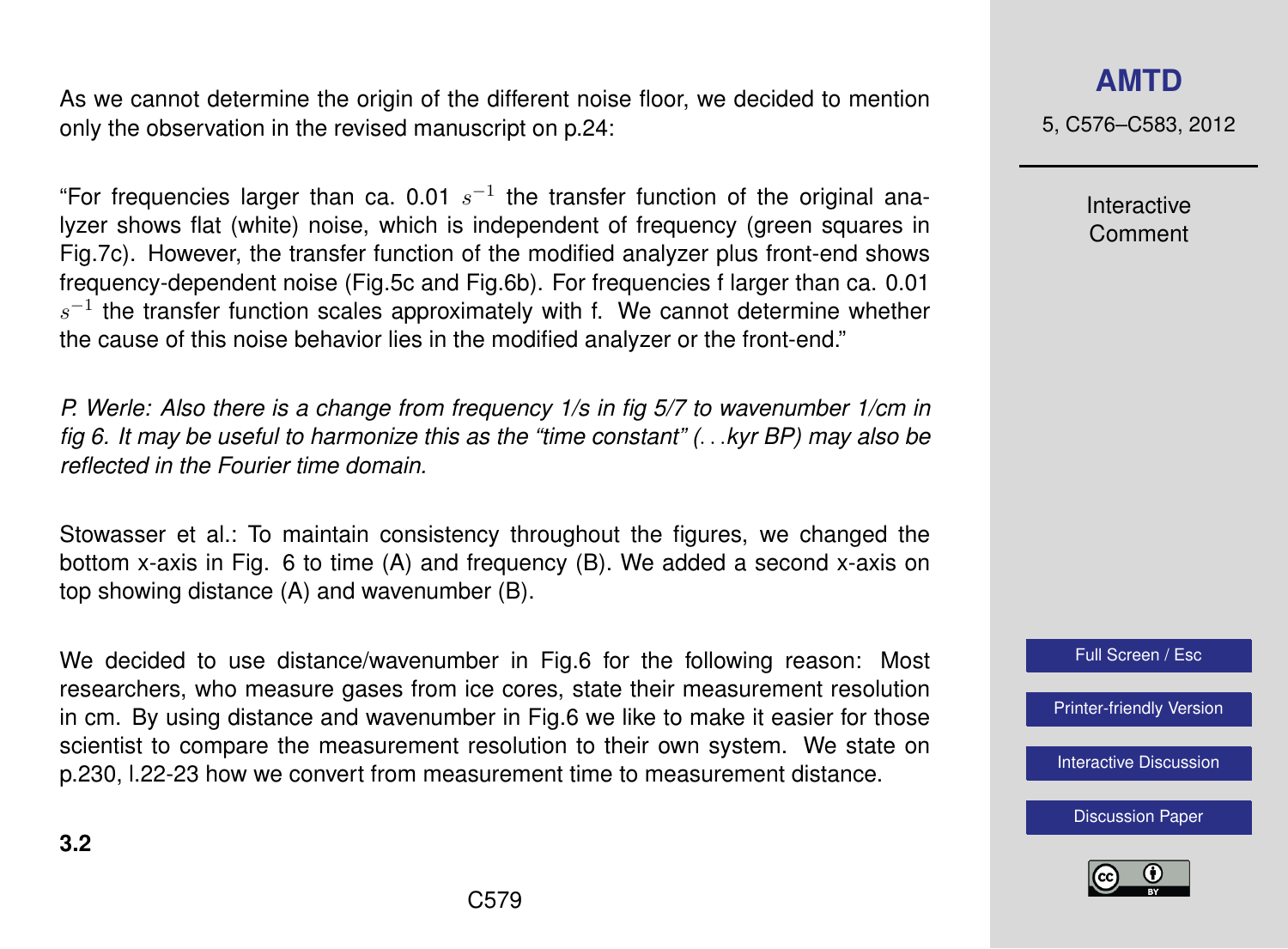*W. Euster: In my understanding the dimensions and configuration of the hydrophobic membrane module are a key element for the performance of such a device. However, the authors only sloppily write "The performance of the gas extraction module depends on the pressure gradient over the hydrophobic membrane." (p. 215, l. 21–22). I'd appreciate if you could elaborate in more detail which considerations in your set-up let to a selection of a 0.5x1 (units?) MicroModule.*

Stowasser et al.: We choose the MicroModule 0.5"x1" (the units are inches, included in revised manuscript) for gas extraction since it was the smallest gas extraction module we found on the market. The 0.5"x1" type is designed to degas a water stream of 30 mL/min and is therefore in best agreement with our system requirements. Moreover, we chose the smallest module to minimize internal sample dispersion. Laboratory tests showed, that the MicroModule extracts all bubbles from the sample stream of 3.2 mL/min (ca. 50% air by volume) at the given pressure gradient of 300 mbar across the membrane.

We added the following information on page 215, 1.18: "With its internal volume of 5.4 mL, the MicroModule is small compared to other commercial systems for gas extraction and well-suited to degas small sample streams."

And on page 216 l.5: "This results in a pressure gradient of approximately 300 mbar across the hydrophobic membrane of the module, which is sufficient to extract all visible air from the sample stream."

We also estimated the amount of dissolved methane molecules (see answer to Referee #2). In the paper on p.9 we refer to this estimation. We decided to refer to 5, C576–C583, 2012

Interactive Comment



[Printer-friendly Version](http://www.atmos-meas-tech-discuss.net/5/C576/2012/amtd-5-C576-2012-print.pdf)

[Interactive Discussion](http://www.atmos-meas-tech-discuss.net/5/211/2012/amtd-5-211-2012-discussion.html)

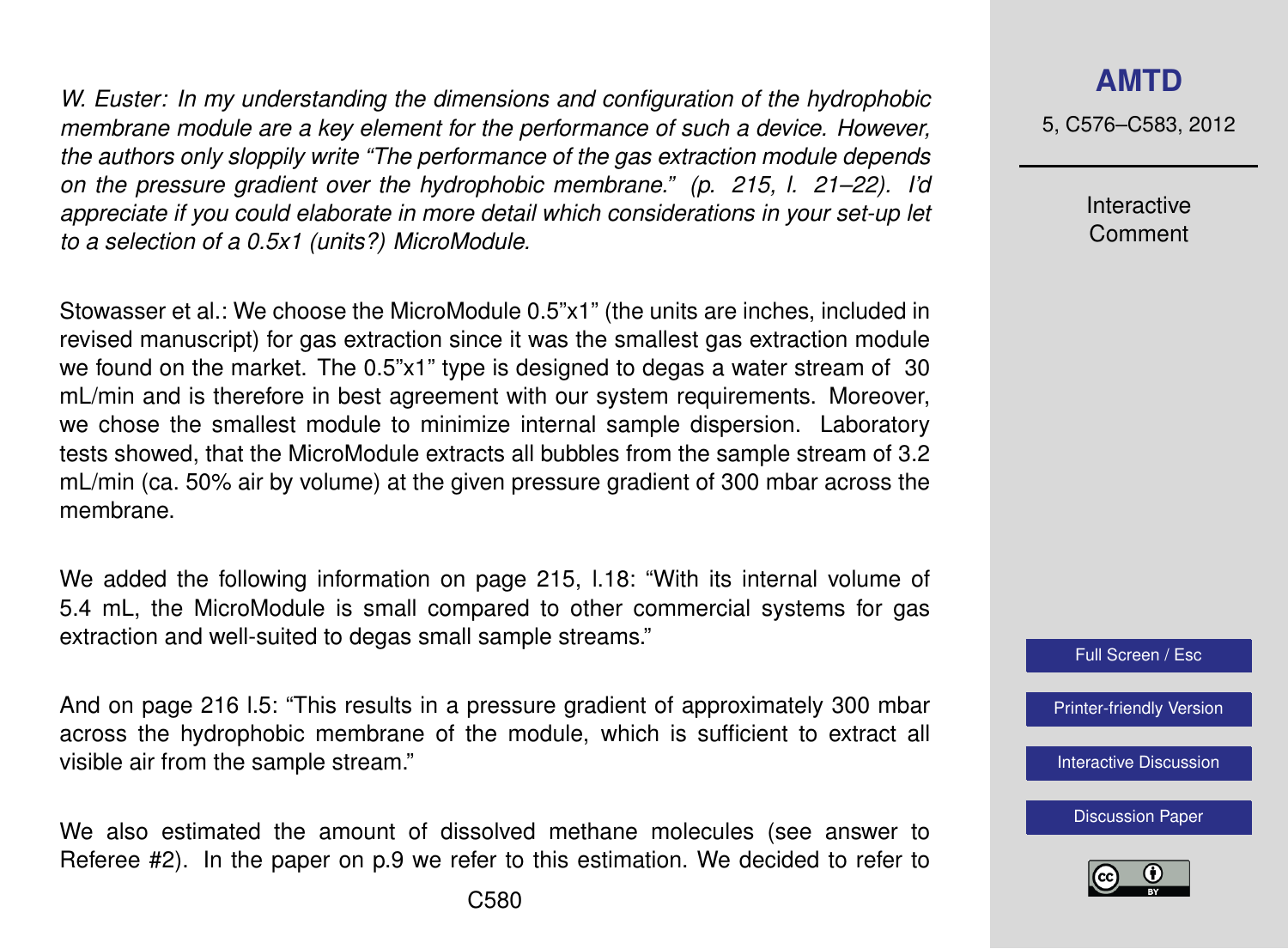the estimation instead of including it into the paper, since it is more like supplementary information and will disturb the fluency of reading, if included in the paper.

#### **3.3**

*W. Euster: You mention several times that the commercially available analyzer measures CH4|CO2|H2O, but you never explain why you still want to have a Nafion drier in the line which may simply smear out your signal. Or does the instrument not correctly correct for H2O effects without the Nafion drier? Please elaborate.*

Stowasser et al.: Indeed, the instrument does not correct for  $H_2O$  effects. Especially under high water vapor concentrations, as we find after the wet gas extraction technique, the absorption feature of  $H<sub>2</sub>O$  overlaps with the absorption feature of  $CH<sub>4</sub>$  that is used for mixing ratio analysis. A detailed description of this correction can be found in the "Water vapor correction white paper" by C. Rella (2012) [\(http://www.picarro.com/gas\\_analyzers/co2\\_ch4\\_h2o\)](http://www.picarro.com/gas_analyzers/co2_ch4_h2o). We did not want to add a H<sub>2</sub>O correction step with additional uncertainties to our data analysis, and instead decided to dry the sample.

We added the following sentence in Section 2.1. Experimental setup description (p.216, l.8) and added the corresponding reference: "By drying the sample, an otherwise necessary water vapor correction can be avoided (for more details about the water vapor correction see Rella, 2010)."

## **[AMTD](http://www.atmos-meas-tech-discuss.net)**

5, C576–C583, 2012

Interactive Comment

Full Screen / Esc

[Printer-friendly Version](http://www.atmos-meas-tech-discuss.net/5/C576/2012/amtd-5-C576-2012-print.pdf)

[Interactive Discussion](http://www.atmos-meas-tech-discuss.net/5/211/2012/amtd-5-211-2012-discussion.html)

[Discussion Paper](http://www.atmos-meas-tech-discuss.net/5/211/2012/amtd-5-211-2012.pdf)



**3.4**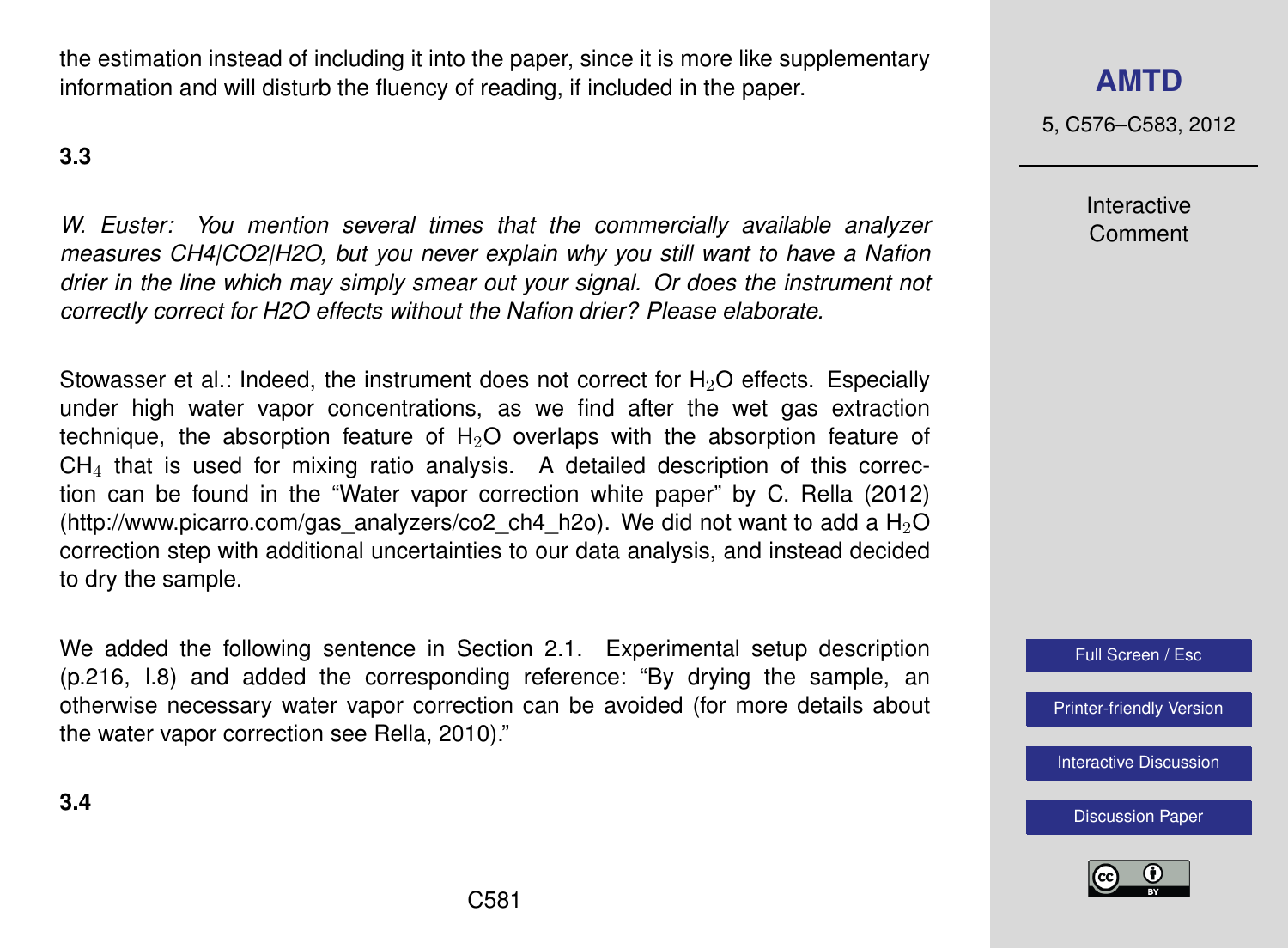*W. Euster: It remains unclear whether the authors were sponsored by Picarro or whether the collaboration was only related to the adjustment of the fitting software to the lower cavity pressure that the authors selected. Please specify in the acknowledgments if you received finances from Picarro (e.g. special rebate or free instrument) – or declare independence if this can be claimed.*

Stowasser et al.: This study was not sponsored/financed by Picarro, other than Picarro adjusted the fitting software for us at no cost.

We added to the acknowledgements:

"We like to thank Eric Crosson, Chris Rella and Aaron van Pelt from Picarro Inc. for their support of this work. The authors did not receive any financial support from Picarro for the work presented in this study."

#### **4. Minor issues**

*W. Euster: p. 213, l.20: What does* ±*13-36 ppbv mean? Is it the* ±1σ *or the 95% confidence range that is expressed? Or something else?*

Stowasser et al.: Güllük et al. used their optical method to measure  $CH<sub>4</sub>$  mixing ratios from two different ice cores from Vostok, Antarctica. As uncertainties (standard deviations) for these two measurements they state  $\pm 13$  ppbv and  $\pm 36$  ppbv, respectively. The latter, higher uncertainty is according to the authors due to an age difference of the ice samples.

## **[AMTD](http://www.atmos-meas-tech-discuss.net)**

5, C576–C583, 2012

Interactive Comment



[Printer-friendly Version](http://www.atmos-meas-tech-discuss.net/5/C576/2012/amtd-5-C576-2012-print.pdf)

[Interactive Discussion](http://www.atmos-meas-tech-discuss.net/5/211/2012/amtd-5-211-2012-discussion.html)